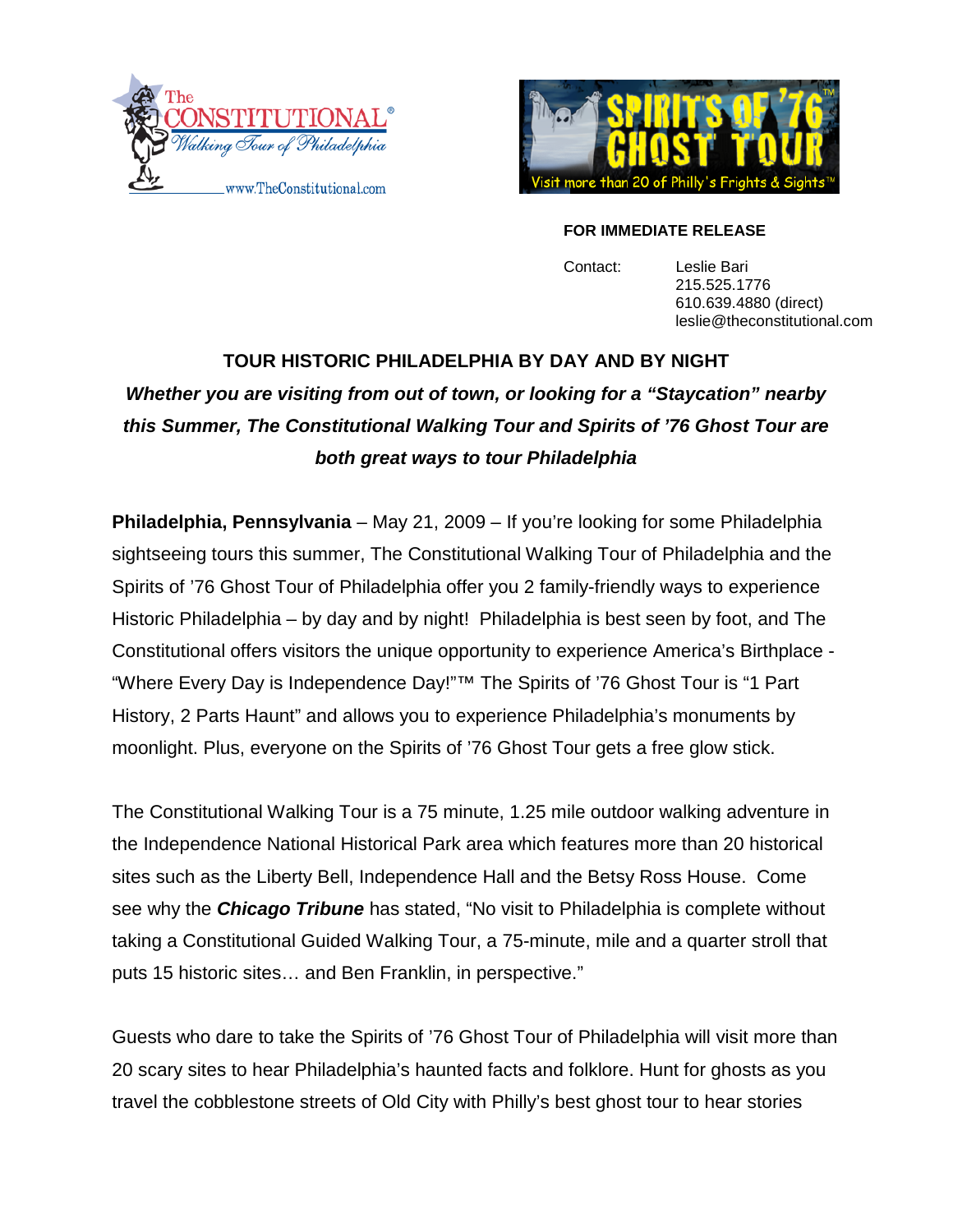about the Spirits of '76. Come see why *The Philadelphia Inquirer* called the tour "Frightfully Fun!"

"Taking The Constitutional Walking Tour of Philadelphia gets visitors up close and personal with a High-Definition Historical Experience and is the best way to explore Historic Philadelphia by day," stated Jonathan Bari, President of The Constitutional Walking Tour. "But if you're looking to explore the haunted side of the city, then take the Spirits of '76 Ghost Tour to hear about the legendary ghosts of our Founding Fathers."

### **The Constitutional – Tickets and Schedule**

- The Constitutional is offered 7 days a week from Memorial Day through Labor Day (Saturday, May 23, 2009 through Monday, September 7, 2009) and weekends in the Fall and Spring, with frequent departures throughout the day from the Independence Visitor Center (at  $6<sup>th</sup>$  & Market Streets)
- Tickets for The Constitutional cost \$17.50 per adult, \$12.50 per child, ages 3-12. \$55.00 for Family Four Pack (2 adults, 2 children ages 3-12)\* - A \$5.00 Savings! \$2.00 per person savings when purchasing tickets in advance by phone. Tickets can be purchased:
- 1) Click: [www.TheConstitutional.com](http://www.theconstitutional.com/)
- 2) Call: 215.525.1776 Customers who purchase tickets in advance over the phone can receive a \$2.00 discount per ticket.
- 3) Visit: in person at the Independence Visitor Center at  $6<sup>th</sup>$  & Market Streets in Philadelphia

#### **Spirits of '76 Ghost Tour – Tickets and Schedule**

• The Spirits of '76 Ghost Tour is offered Thursday – Saturday nights in May; Wednesday – Sunday nights in June; 7 nights a week in July and August; Wednesday – Sunday nights in September; 7 nights a week in October; Friday and Saturday nights in November. Tours meet at the COSÌ® restaurant at 325 Chestnut Street (corner of 4th & Chestnut Streets).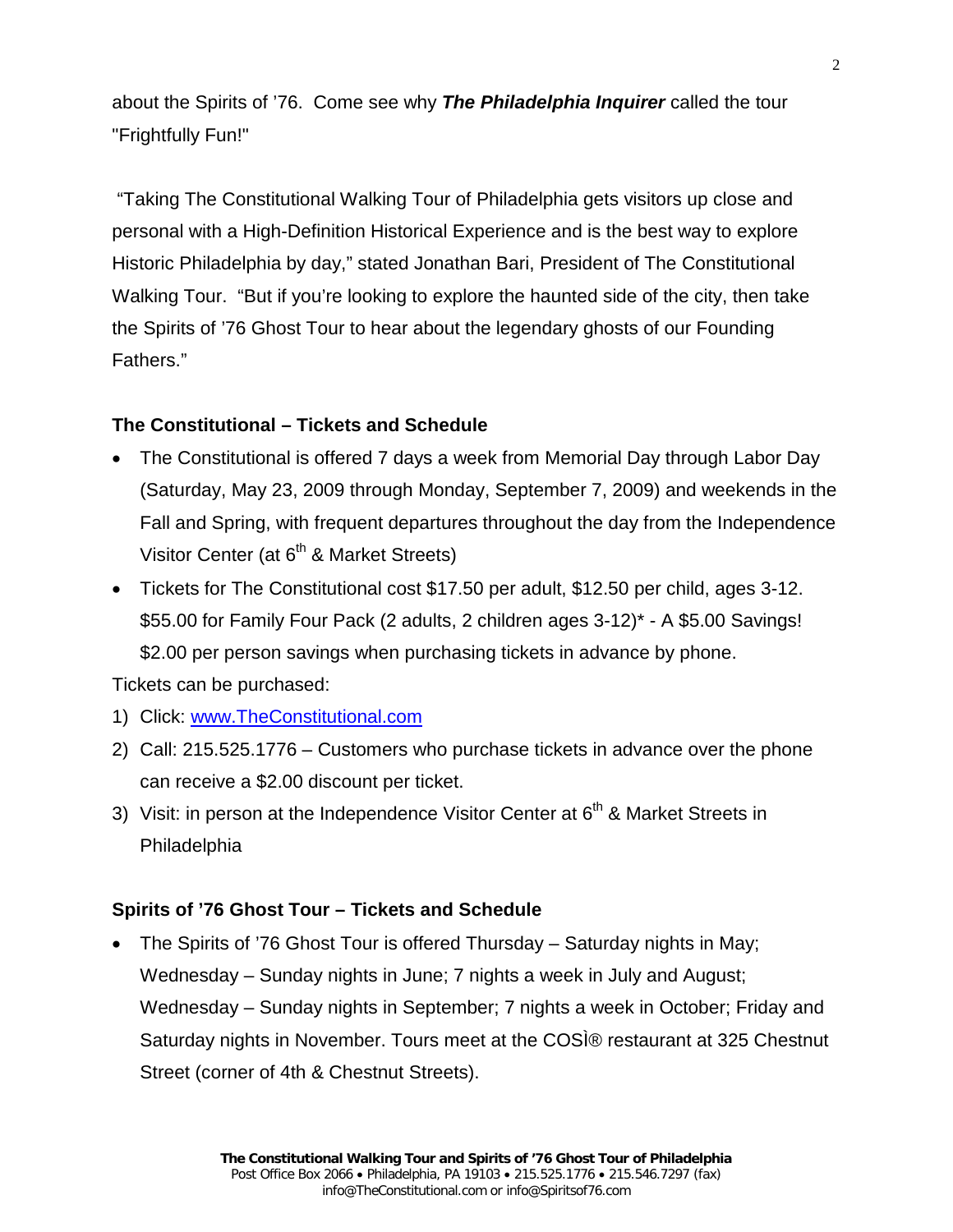- Tickets for The Spirits of '76 Ghost Tour cost \$17.50 per adult, \$12.50 per child, ages 3-12. \$55.00 for Family Four Pack (2 adults, 2 children ages 3-12)\* - A \$5.00 Savings! \$2.00 per person savings when purchasing tickets in advance by phone. Tickets can be purchased:
- 1) Click: [www.Spiritsof76.com](http://www.spiritsof76.com/)
- 2) Call: 215.525.1776 Customers who purchase tickets in advance over the phone can receive a \$2.00 discount per ticket.
- 3) Visit: in person, each evening before the tour, at the COSÌ® restaurant at 325 Chestnut Street (corner of 4th & Chestnut Streets).

## **Special Offer**

• Philadelphia Sightseeing Tours Combo Package - Spirits of '76 Ghost Tour of Philadelphia $\mathbb{M}$  & The Constitutional Walking Tour of Philadelphia - During the day, take The Constitutional Walking Tour, and then in the evening, dare to visit more than 20 of Philly's Frights & Sights™ on the Spirits of '76 Ghost Tour - an outdoor walking adventure through Historic and Haunted Philadelphia. \$31.00 per adult (a \$4.00 savings) and \$22.00 per child ages 3-12 (a \$3.00 savings).

## **About The Constitutional Walking Tour of Philadelphia**

The Constitutional Walking Tour of Philadelphia takes visitors on a walking journey through America's Birthplace - "Where Every Day is Independence Day!"™ Located in Historic Philadelphia, The Constitutional visits more than 20 of the most historical sites on a 75 minute, 1.25 mile outdoor adventure in the Independence National Historical Park area, which is home to the Liberty Bell and Independence Hall. The Constitutional guides visitors on a walk through history where The Declaration of Independence and the Constitution of the United States were created. For more information, see [www.TheConstitutional.com](http://www.theconstitutional.com/)

## **About The Spirits of '76 Ghost Tour of Philadelphia**